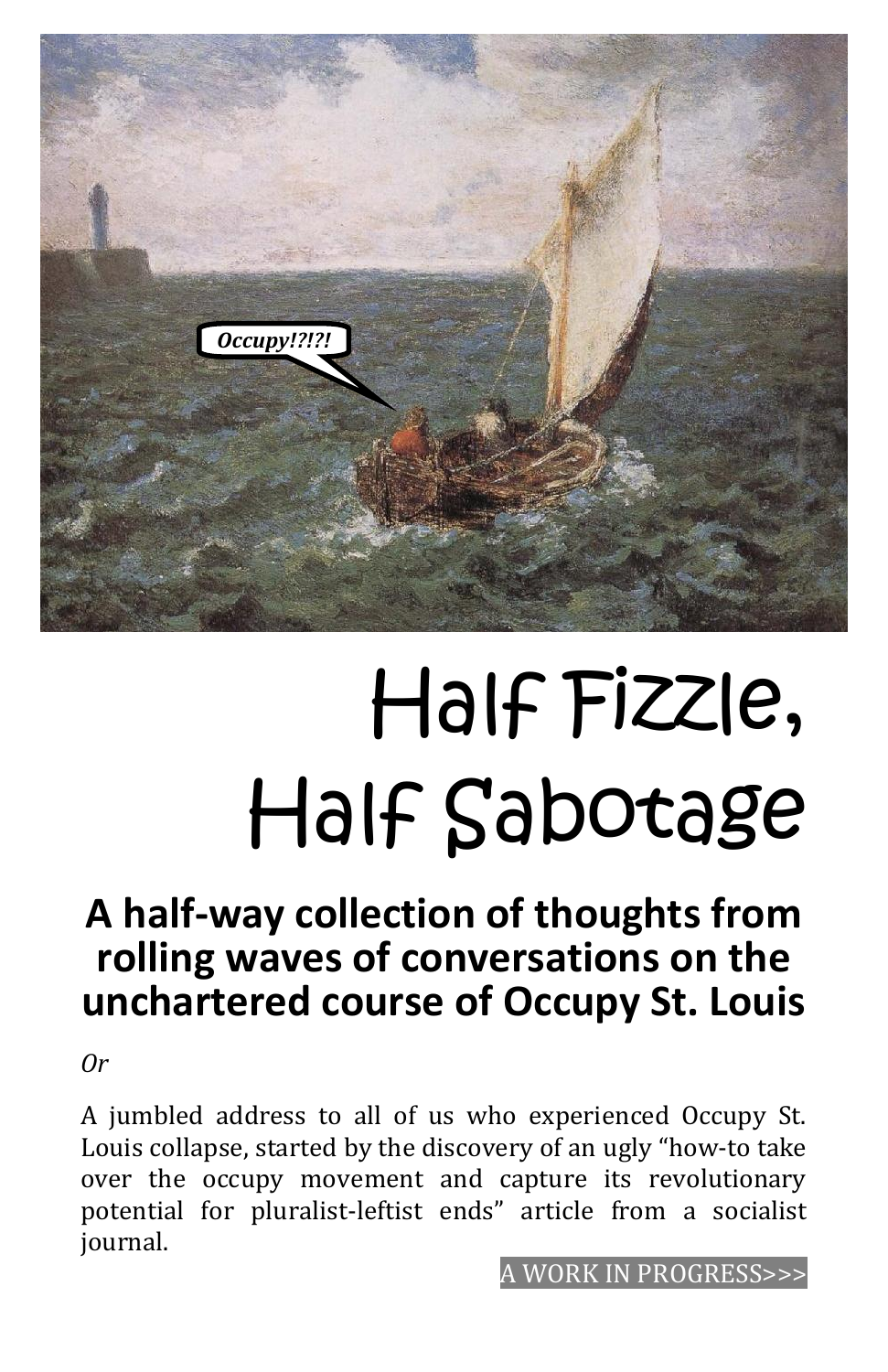# Opening note:

This writing collaboration was prompted by the discovery of a document from a Left-socialist grouping. The document was circulated among some friends and created a little stir since it spelled out the suspected motivations of some participants we had encountered at Occupy St. Louis. It is unclear if this instructional document was being used as a bible by those we had suspected, or if they had even seen it. Either way, it clears some of the fog. Initially, we wanted to re-publish the document to show others, that yes, some people do have ulterior motives that aim to undermine what could be a blossoming revolutionary movement. But the document is too long, and the discussions triggered by the document began to also focus on the importance of how we shoot ourselves in the foot- and maybe this is an equally large obstacle to overcome. The following is the product of ongoing discussions about the decline of Occupy STL and who or what is to blame, with only a half-way attempt to spare ourselves. If we had more time, we would further explore the role of our (and everyone's) own fear. For now, this is it.

Many of the "anchor" quotes at the start of each section have been pulled from this socialist document. If you wish to read the full document from the journal, entitled "Occupy and the tasks of socialists," look here: *http://links.org.au/node/2657*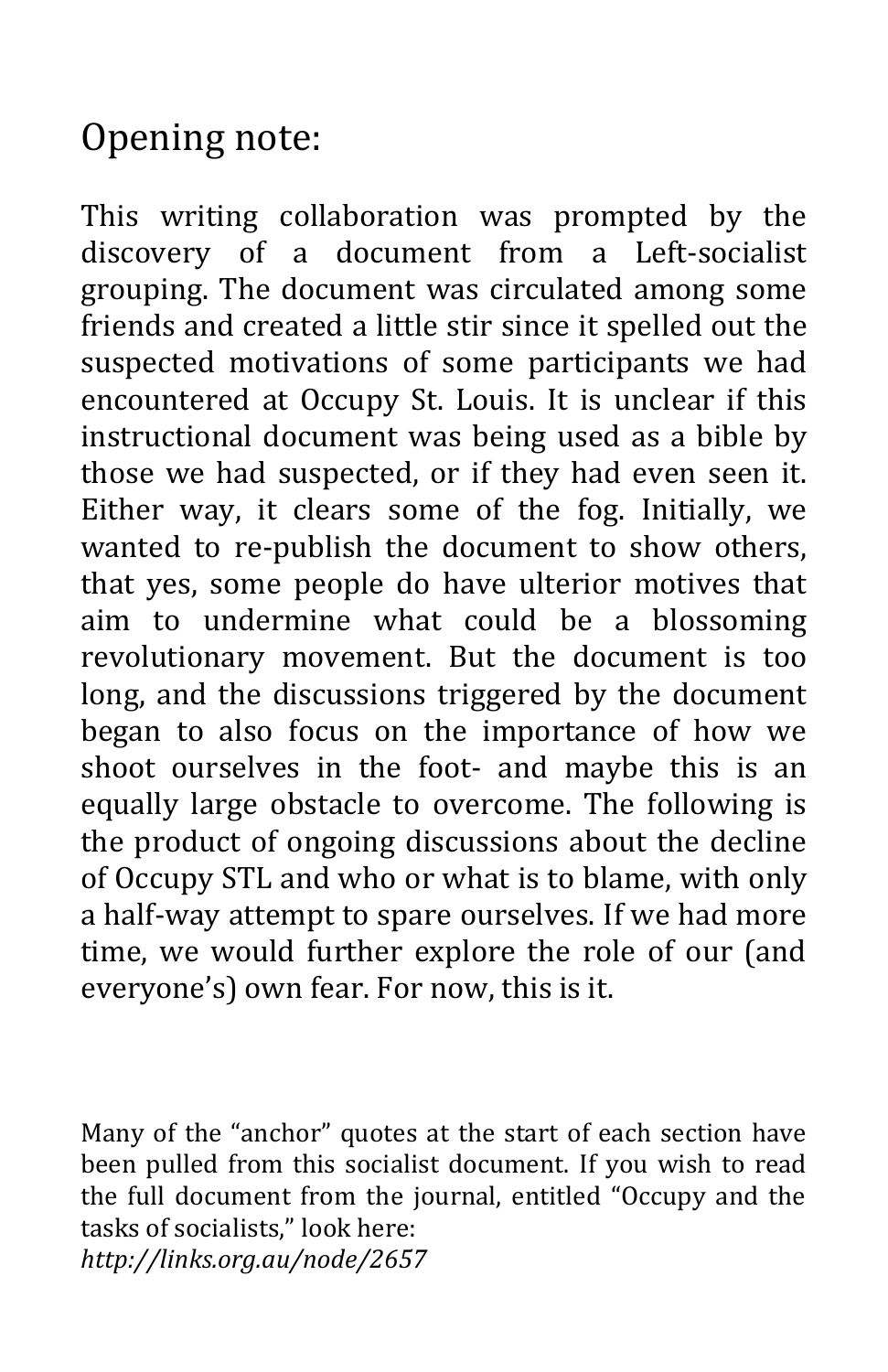#### *From Kiener to Wiener*

*We are winning!1*



 $\overline{a}$ 

All participants, except a few hardheads, can see the inglorious disintegration of Occupy St. Louis. The retreat to the online world, the lack of activity, the cliquishness, the outright absence of any new faces (or old ones for that matter), the insistence of calling a 15-person meeting a "general assembly" \* (it doesn't take a Russian Revolution scholar to identify a vanguard when they see one), the absence of an occupied camp, the emerging tendency to use the term "*official* Occupy STL" this or that, and on and on. The life form - the electric feeling - that rose those first two weeks in October is simply dead. This is not to say that the concept, the idea if you will, of Occupy St. Louis is dead. *An uncontrollable spring reincarnation still doesn't seem out of the question.*

So, why *did* it disintegrate here? The loss of Kiener, the cold-weather, the Wall St. eviction? Sure, we did things to contribute to its decline too (didn't plan activities, didn't figure out how to fully jump the gap between what was going on in Kiener and what was going on in our lives when we left the plaza, refrained from raising our voices- defaulting to the articulate ones, failed to stop the natural drift to open reformism and politician and media enamorment, failed to adequately challenge the anti-homeless attitude, didn't do our

<sup>\*</sup> For a long while, 20 people were required for a general assembly to go forward with any sort of legitimacy (what is known as a quorum). When numbers began to dwindle, there surfaced a dilemma of how to officially reduce quorum to 15, when less than 20 people were coming to the assemblies - yet 20 people were required to change such a thing - at two straight assemblies, nonetheless. Head against wall, snake eating its own tail, whatever you want to call it.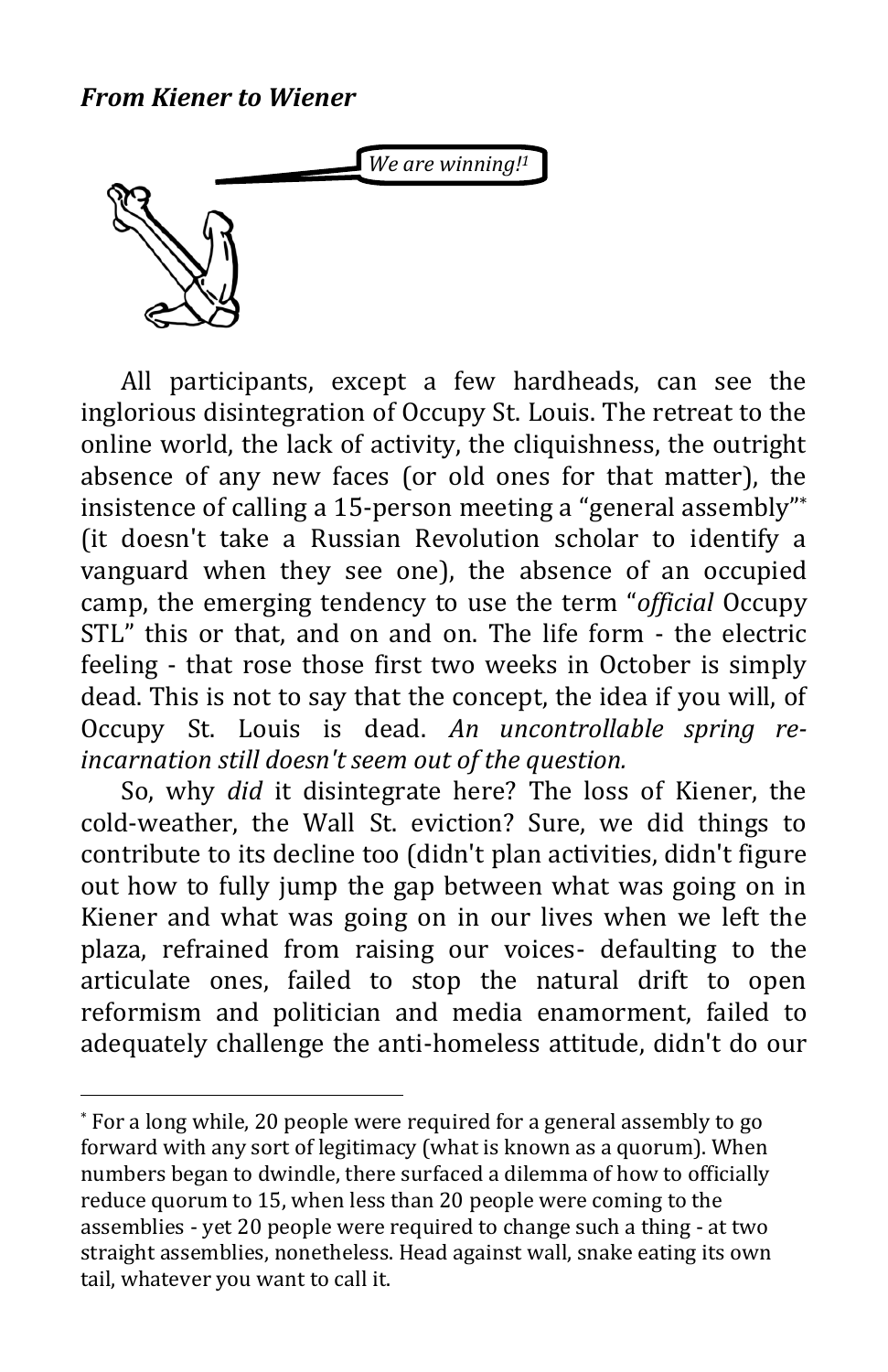part in making Kiener safe for children and free of sexual harassment and racist abuse...). *But what if someone other than the police, other than the man in the sky who controls the weather, acted to intentionally deflate and flatten the Occupy movement here?*

No one is claiming a conspiracy. It's just political maneuvering through subtle, psychological manipulation. *We are not presenting this "un-earthed document" as anything other than proof that the counter-revolutionary forces of history are at it again - and they can't be sneaky if everyone learns what they're up to.*

# *A Case Study of the Worst/Easiest Sort*



 $\overline{a}$ 

*Our tasks with respect to the anarchists are twofold: 1) to work with them in neutralizing adventurists and ultra-lefts when their activities threaten Occupy as a whole and 2) to out-compete them in daring, audacity, creativity, improvisation, and revolutionary elan in the most friendly, collaborative, and comradely manner possible.<sup>2</sup>*

The most steadfastly manipulative character at Occupy St. Louis is in fact a behavioral psychologist by trade, ass-kisser to established politicians and progressive reformists, and, need we say, (former?) Trotskyist. He celebrates the birthday of Che Guevara, while chatting on and off-line of how dearly he loves Lieutenant this or that of the downtown police. One meeting, leading a charge for centralization because of a phantom "anarchist take-over," and (seeing different people present at the next meeting) loudly advocating for autonomous actions. Underhandedly using his "official" positions within occupy to reasonably discourage expansive initiatives. † Using the 99%

<sup>†</sup> To name but one: As an influential member of the "entertainment committee" he cancelled a weekly night of music, while telling organizers of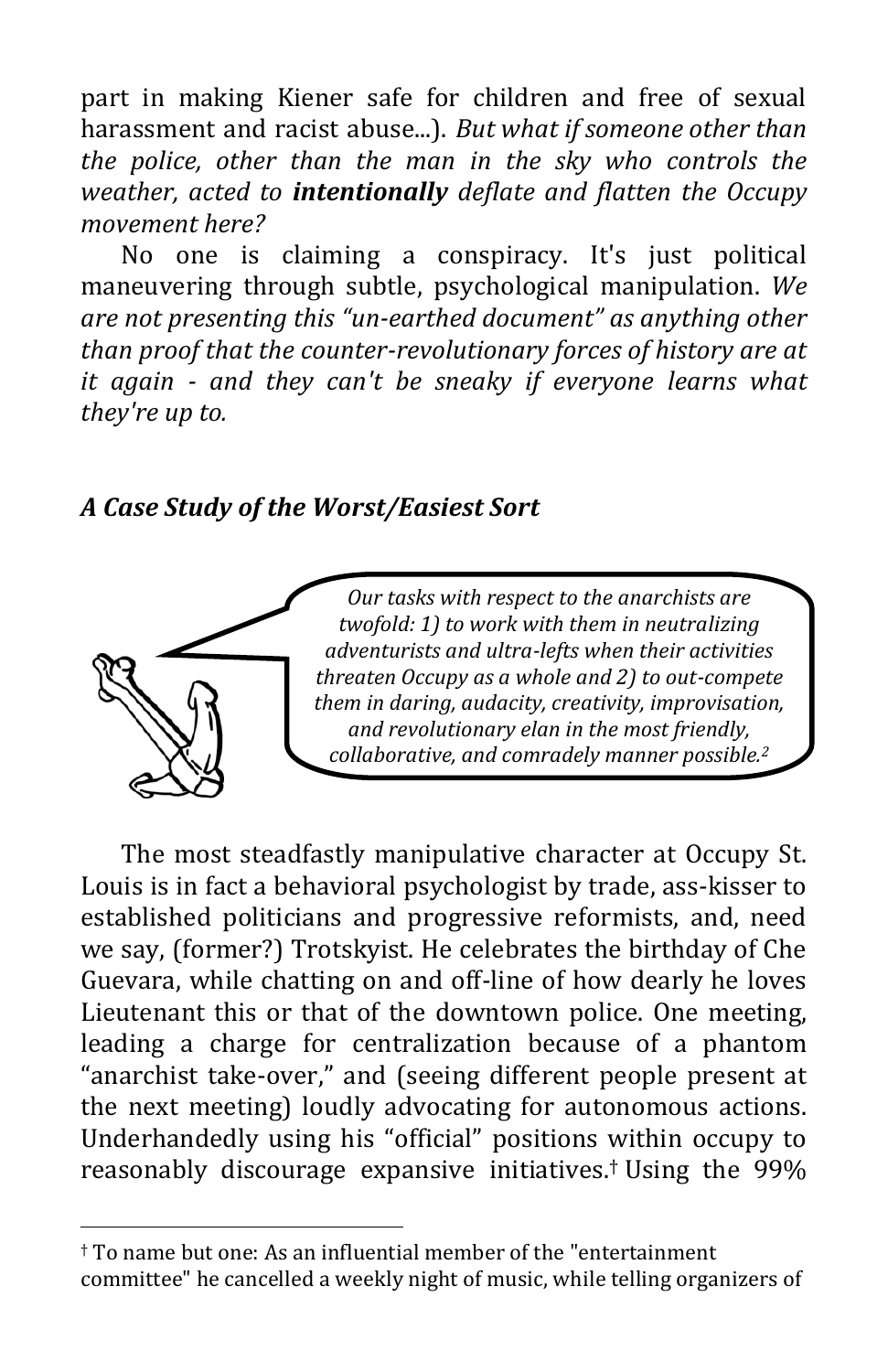rhetoric to justify all his friendly exchanges of information with the police, Congressman Lacy Clay, Fox News, the RFT, mayoral candidate and Reverend Elston McGowan, multiple alderpeople, the Mayor's aides, SEIU leadership, the brokenrecord lifetime professional reformists at CAPCAR, and who knows who else. *Is he sinisterly manipulative, or charmingly insane?* He is too good at what he does and has an uncanny ability to disarm all public confronters of his manipulations through a sort of (psycho)logical verbal terrorism.

He speaks the media's (and politician's) pretentious and scary words of "juvenile," "black bloc," "adventurist," "chaos," "bombs," "anarchists," "agent provocateurs," playing off people's natural desire to feel safe and familiar, using common positive words of "non-violence," "committees," "allies," "voting," "brothers and sisters," "friend of the people," "procedure," and "consensus." He stands out exactly because he is level-headed in a sea of impassioned, angry, lonely, desperate, and excited people. And today, how passionate one is in the face of this sick society tends to be a good measure of health, not the opposite.

And we are not poking at him because of his contradictions. After all, contradictions were undoubtedly everywhere (and was part of what made the Kiener atmosphere so marvelous), but *most* of them seemed to come from a newness, an inexperience of acting outside of our everyday routines, not from the intention to further a political career or enact an ideology.

We know he's not the only one, and we know that there are some good people out there who think we shouldn't give this man any more attention than he already gets. But this is not about some personal beef. This is about how political manipulation happens, or more concisely, the strategy of cooptation, or *recuperation*. It is about what has historically happened to every promising social movement. It is the mechanical dismantling of rebellion's vibrancy to serve the

 $\overline{a}$ 

a march that was planned after the music (as one had been for the two Fridays prior) that the bands simply didn't get back to him.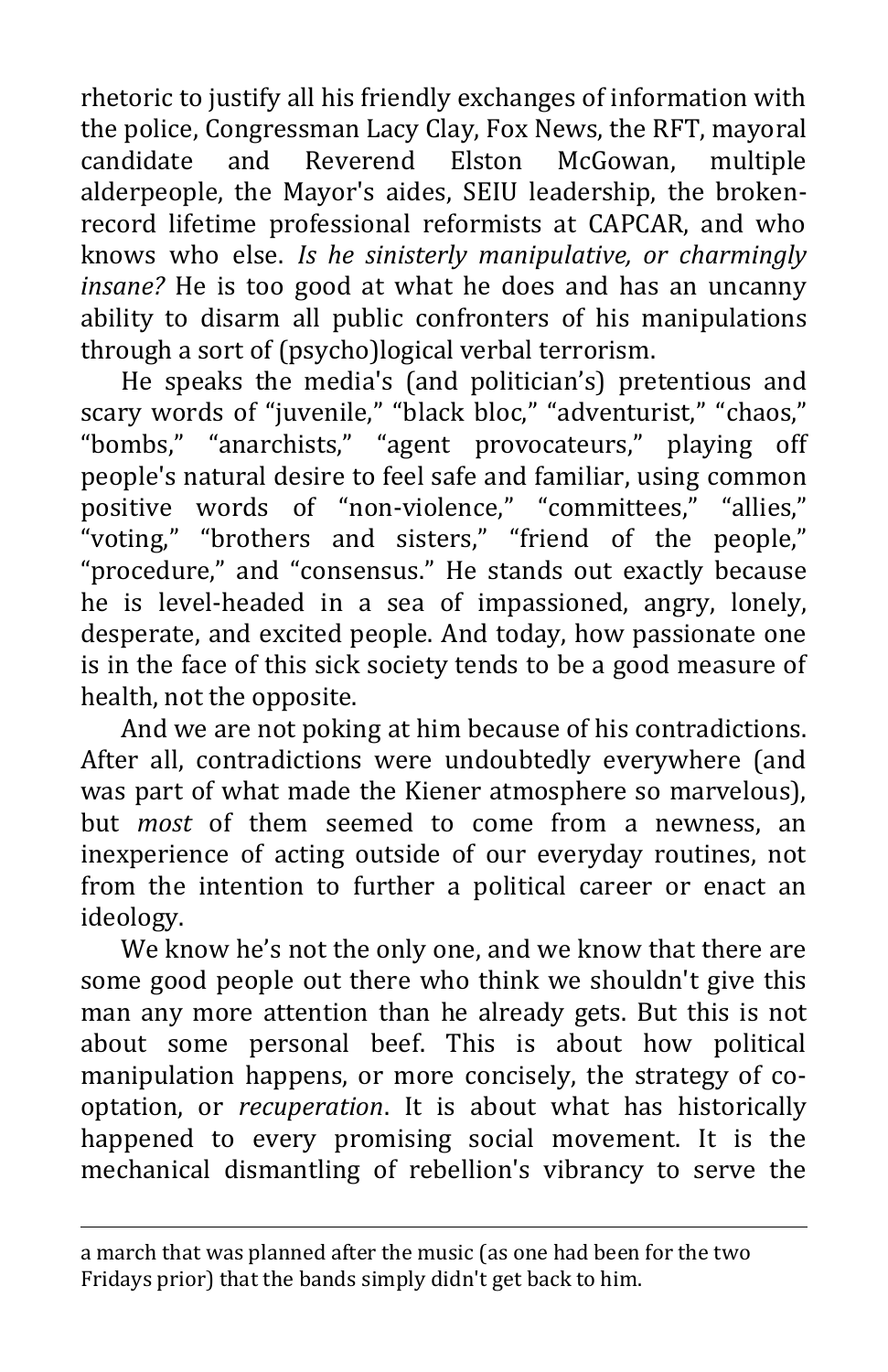ends of the existing system. Why not take the time and expose and learn how people kill what we have grown to love and assumed everyone else at occupy had as well (those social possibilities that opened up before us and the dissolving fear of acting against American capitalism)?... and how that joy was dashed intentionally by dictates sent down from this or that communist/socialist party that had "endorsed" what we were doing.

#### *An aside on recuperative naïveté (a little different, but MORE of the same)*

Sure, what we are calling *recuperation* is ugly, and it is treason to all that is human and life-giving. But… sometimes it's also sort of, well, *accidentally intentional* like a bull who is inspired by what he sees in the china shop and wants to help re-arrange, etc. But the bull is actually a costume of baggage - the costume of the social role. These bulls are the paid non-profit professionals who are too blinded by their bulky costumes to know the damage they are doing no matter how much they love people (the china). (Heart in the right place, head up the ass. Or maybe just heart up their ass.) When people welcome these professionals (along with police or aldermen) they actually welcome the fundamental change in the organization of the china shop. To accommodate the bulls and the media cameras in the aisles, the china is placed in cabinets, in strong cages, it looks nice, all in order, but it is, in effect, dead, neutralized, ready for the media to film, ready to be displayed by the smartest political party. (The china that refuses the cabinet is of course crushed by the well-meaning bulls and swept away promptly.)

(Comparing an exciting stewing pot of rebellion to a china shop isn't fair, but hopefully the point with the bull is made...)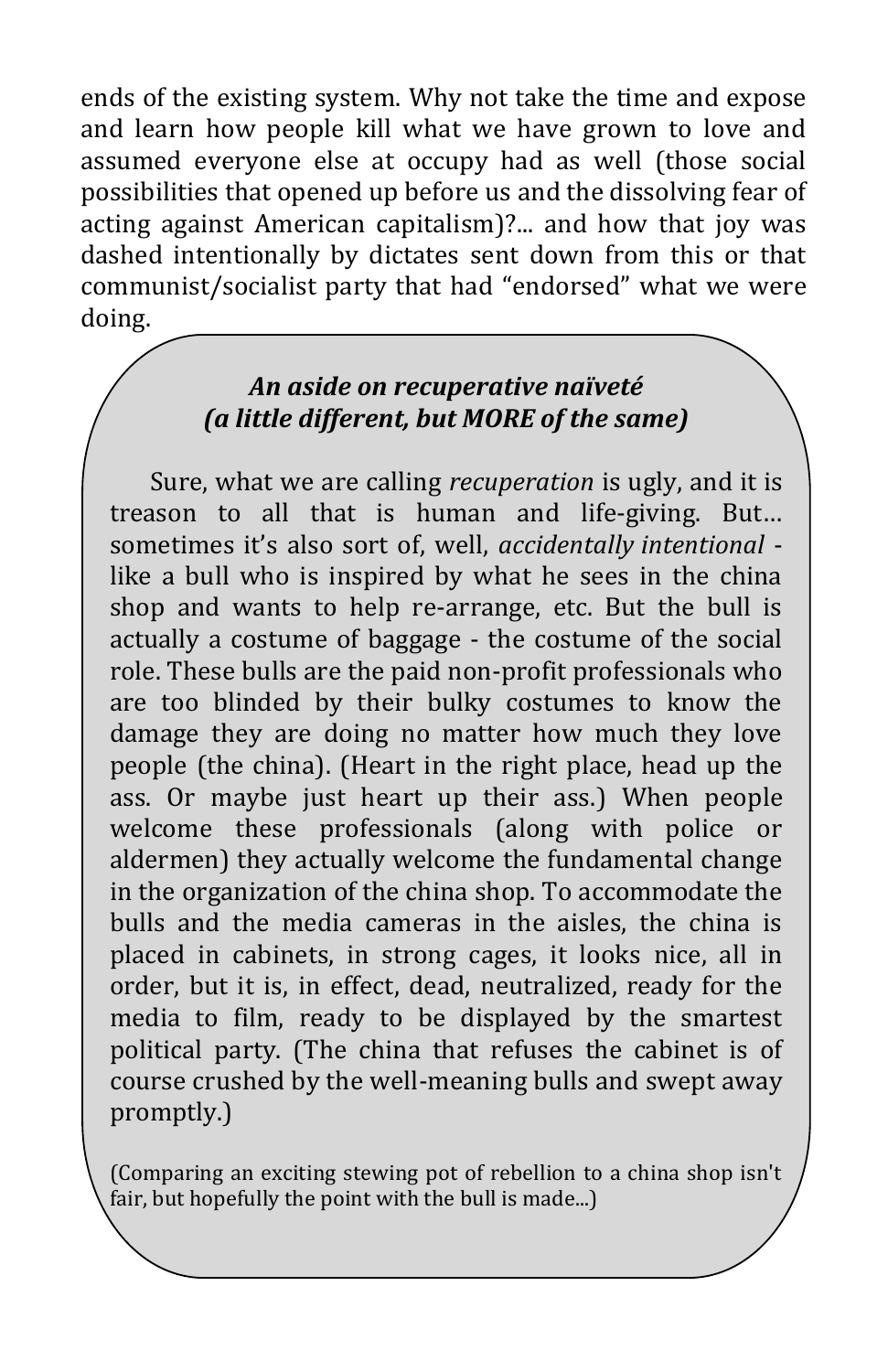#### *How to overcome naïve or intentional recuperation*

*The militants thus went in front of the factories and allowed the bureaucrats to act instead of them; they substituted the bureaucracy's action for their own. Later they apologized for their own inaction by talking about the "betrayal" of the CGT. But the CGT was not "to blame" for anything. When the "militants" went to the factory gates and watched, they did no more than the workers who stood and watched. And when the workers watched, they allowed the CGT to act for them. The "militants" rationalized their dependence, their inaction, by saying that the CGT "took over." But the relation is mutual. The militants, together with the workers, created the power of the union bureaucracy. The militants did not go to the factory to liberate themselves; they waited for an inexistent power to liberate them.3*

*But as we explored above, it's not all accidental.* Sometimes, people *want* to suck the life out of collective experimentation (and the joyous refusal to keep doing what we've been told) for their own ends. They do it to build an organization, to gain political power, because the future being discussed is far too scary to implement. Whatever the reason, they do it.

And we've seen them do it. By marginalizing those questioning the entire system. By instilling control over the spontaneous tendencies to march, to camp, to make signs, to discuss. By flattening the image to spin to the media. By inviting elements (the unions and police) that have experience at channeling popular outrage and excitement into sanctioned activities. *Most are just scared to get ahead of themselves*, some - on the payroll of non-profits while participating in occupy activity - are too obtuse to understand their role in the recuperation (see the previous "Aside"), and some are deeply sinister and deliberate in their efforts to reign in the energy, the people, the potential political power. **The first two can be overcome through engagement either through assurance**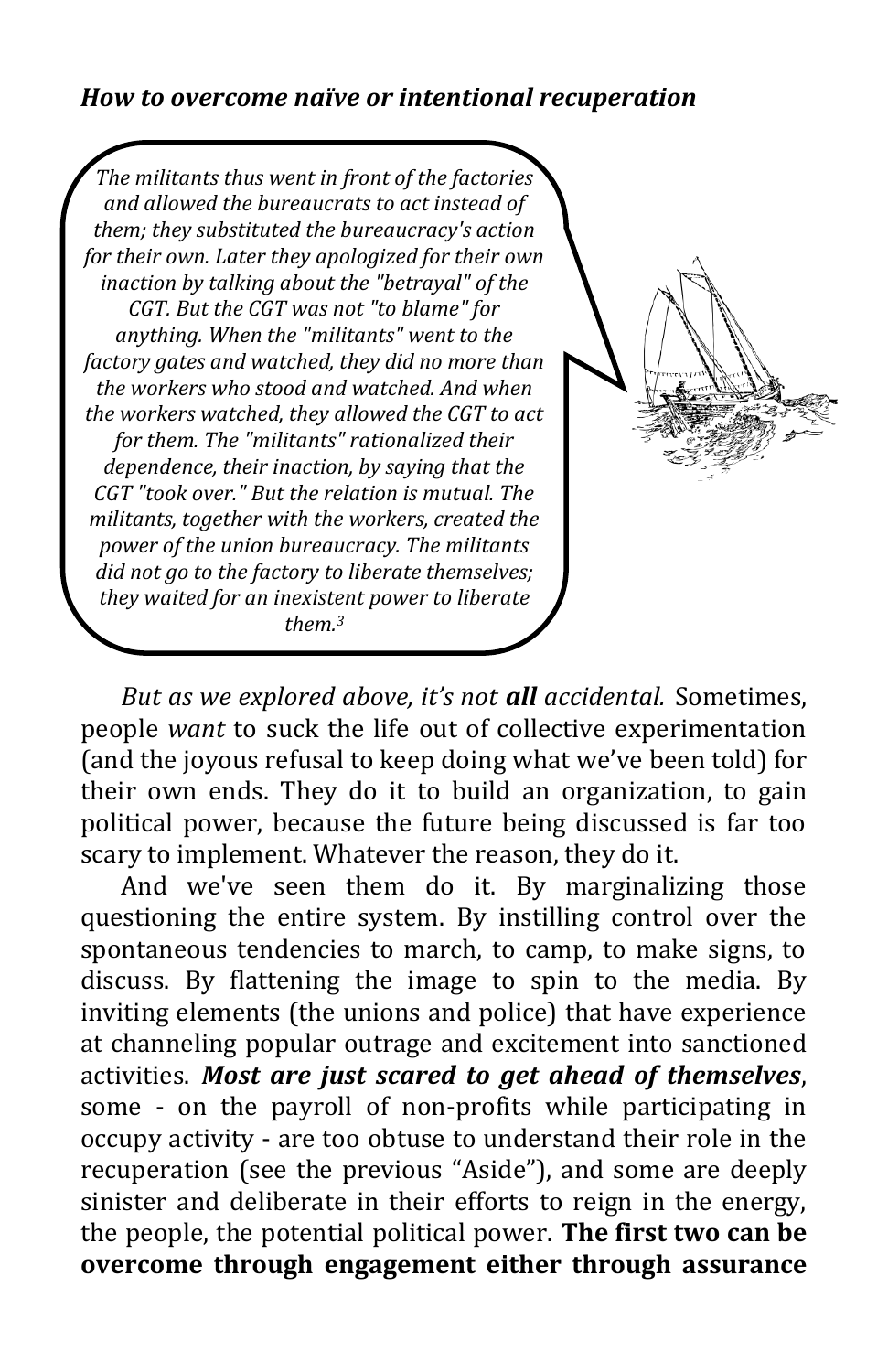**or through bluntness, respectfully. The third through nothing but taking the clothes off these would-be emperors – through venom and mockery.** The first two are script-less, so can be reconciled through open participation. The third has a script that's played out throughout history and is being played out before our eyes by those still loyal to the outdated systems - Capitalism, Constitutionalism, Bureaucratic Unionism, etc. And by golly, such blind followers, who understandably have a difficult time thinking for themselves, *actually have a real, live script* - a template on how to recuperate. It ain't no conspiracy theory, the need for this document is just a testament to how those sorry people *taking action to take away action* have very little practice in doing what they are committed to doing - how little social movement there's been in the past 2-3 decades. And, at the same time, for those of us too exhausted and outraged by the system to reform it, we also have little practice in making moves towards a future of freedom, mutual aid, and collectivity. We also, again, *don't want* to believe our eyes when those we saw moving with us suddenly try to stop that movement.

*So let's take a break and spin a little science...*

# *What is "Recuperation"???*



*The most basic and fundamental task facing socialists is to* merge with Occupy and lead it from within*. Socialist groups that insist on "intervening" in the uprising will be viewed as outsiders with little to contribute in practice to solving Occupy's actual problems because they will be focused on winning arguments and ideological points rather than actively listening to, joining hands with, and fighting alongside the vanguard of the 99% in overcoming common practical and political.4*

Recuperation is a process by which ideas or actions that challenge the status quo are incorporated and pacified by the very things that they go against. Examples of this are punk,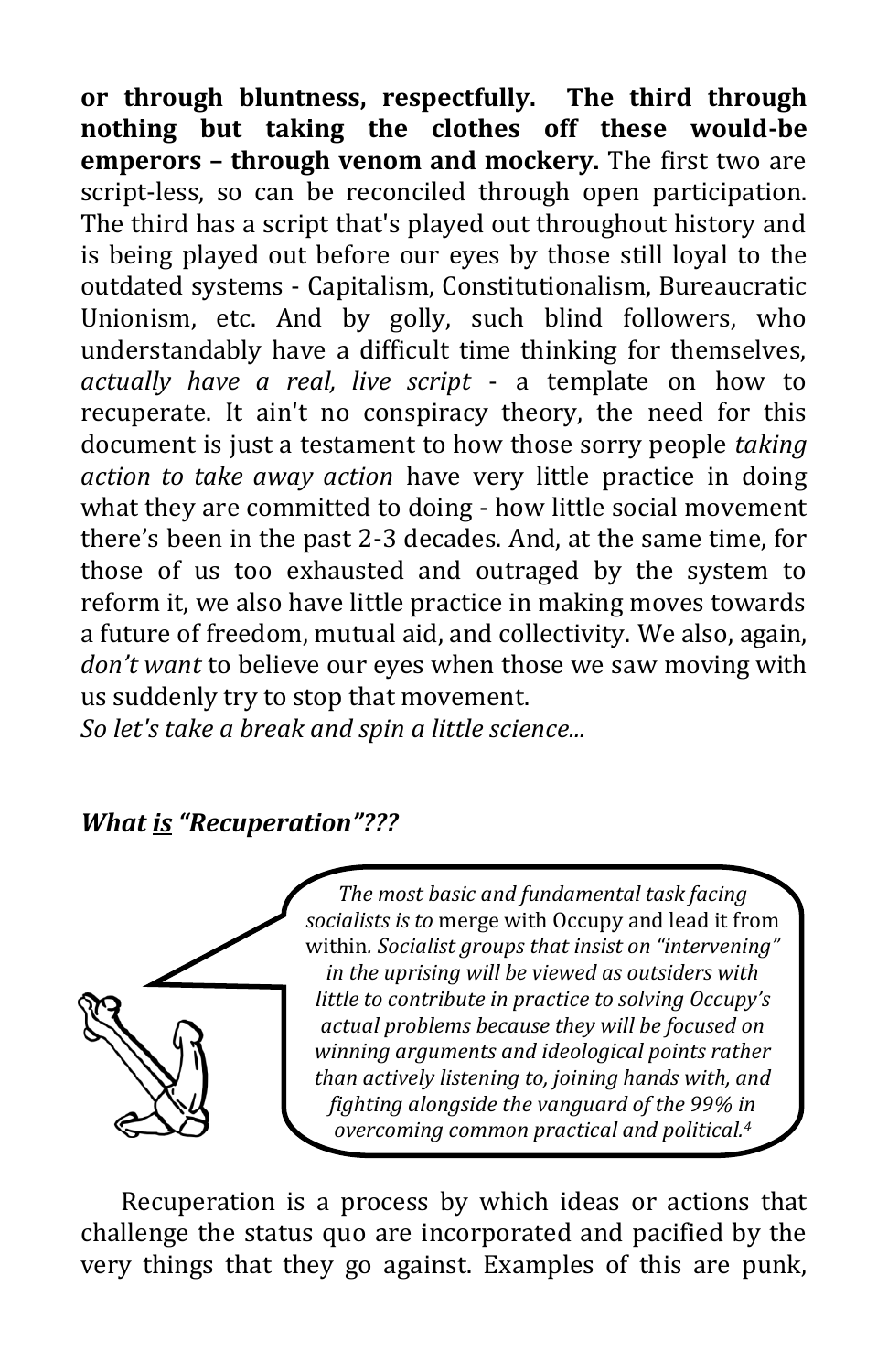bicycling, organic food, and graffiti. All of these were once unique expressions of rebellion against a status quo, but now they have or are becoming things to be bought and sold on a market.

Capitalists make millions on the selling of punk, revolutionary symbols, hip-hop, organic food, and graffiti. Punk and hip-hop, once vibrant subcultures have been pacified and come to mean a particular aesthetic (a status symbol, a hairstyle or a type of dress) instead of a safe place to rage against authority and injustice. Organic food is something that is easily available or grown but is sold to us at extreme prices at places like Whole Foods. And so on…

It may seem illogical to think that something that goes *against* the status quo could be *pacified* and even *embraced* by the status quo, but it happens rather often. In fact, it's a very good strategy, one that is used very well by all the authoritarian systems and roles that seek to keep us in check. Systems like capitalism or the State. Roles like the politician or the police. It's a good strategy because it realizes that it's easier to wear an idea or a powerful movement down with diversion than it is to fight it head on.

In any struggle or movement against the state of things, there will always be forces at work that will try to stifle the authenticity and power of the ideas and actions behind it for their own gain. The ways we strive to act in this world and the ways we strive to act against the systems that hold us from our potential can all easily be recuperated or pacified unless we stick together and refuse to give in. It is not about refusing reforms that our enemies concede to us per se; it's about fighting for humanity, it's about taking our lives back with complete disregard for the authority of the State. It's about taking anything that gives us more self-determined lives and not *backing down*. Because as long as the State (whether in communist or capitalist clothing) exists there will always be those on top and those on bottom, and with that there will always be economic and social struggles against State.

Ever since the modern State has existed, there have been many different factions and ideologies that gravitate around it,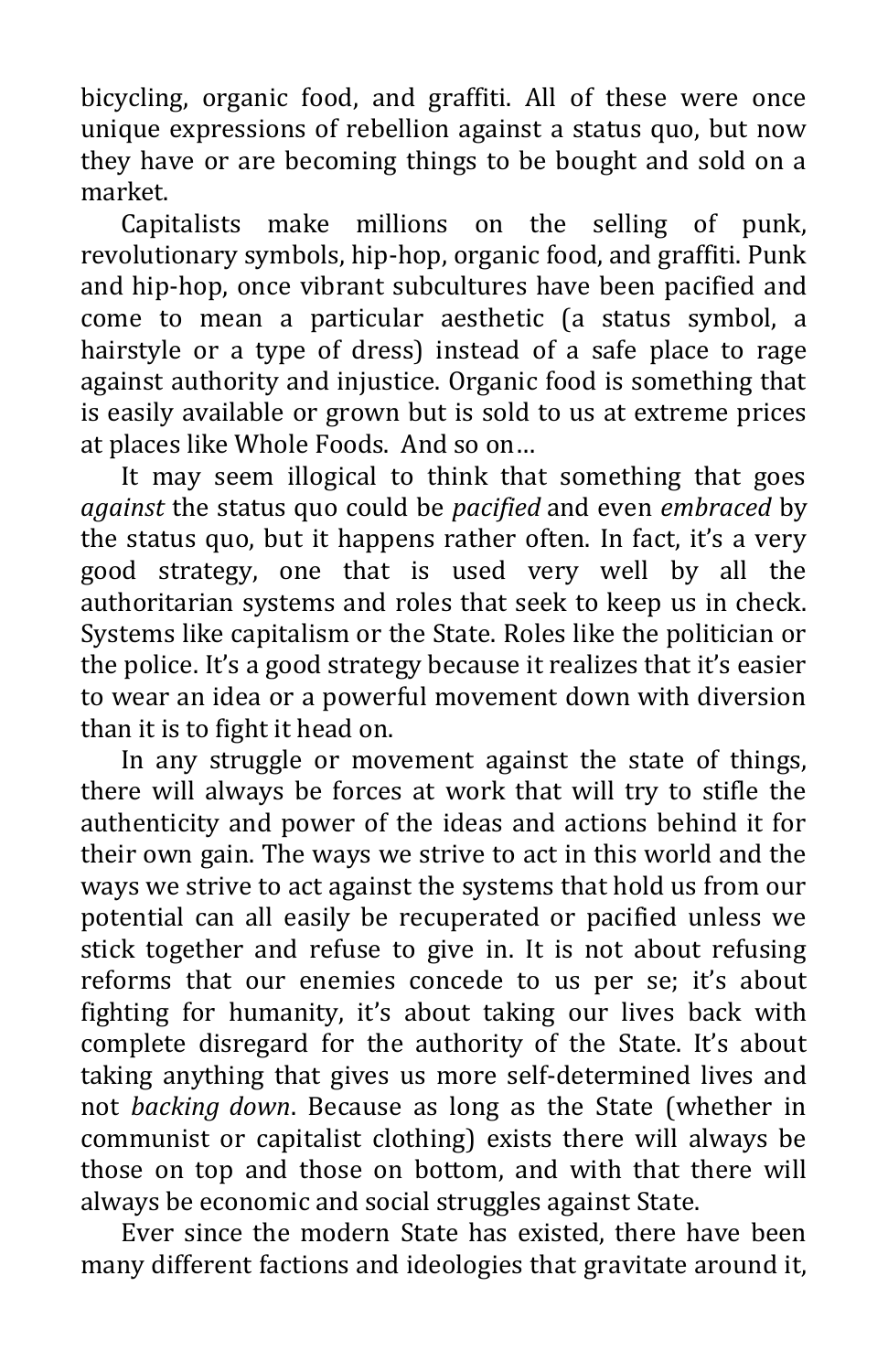looking to use it to promote their beliefs of how to run a topdown society. They—whether they are leftists, democrats, republicans, socialists, or communists—all seek the same goal: the taking of State power and enforcing their ideologies through it. States can be dictatorships, democracies, oligarchies, etc. What unites all States is basically an idea of governing the world that centralizes decision-making in the hands of a group—whether self-elected or democratically elected. This usually means that any autonomous movement that goes against it will be brutally repressed or fought through the use of diversion. Often diversion comes through the recuperative use of *politics*.

# *Politics as Diversion: Why we must reject the use of political methods.*



*The socialist left must learn to navigate Occupy's anarchist terrain if we hope to shape and lead the uprising instead of being shaped and led by it. Trying to overturn existing practices in favor of Roberts Rules of Order, majority voting, and formally electing leaders by making proposals along these lines at GAs will fail because Occupy participants have not been shown by example that these methods are superior.5*

States use *politics* as a method to handle internal and external disputes. Politics, originates from the Greek root *Polis.* The *Polis* in Greece was a place for people to gather together and work out problems—the catch is that you had to be a property owner and a man to be allowed in these meetings. All the while, the slaves of the rich and women were left to suffer the brunt of the decisions. Essentially, the rich and powerful gathered together to figure out how to effectively maintain their positions. It all sounds familiar today and it has been going on as long as people have built States.

Laws, rights, property, are all handled and reproduced in the realm of *politics*. *Politics* is meant to legitimize the authority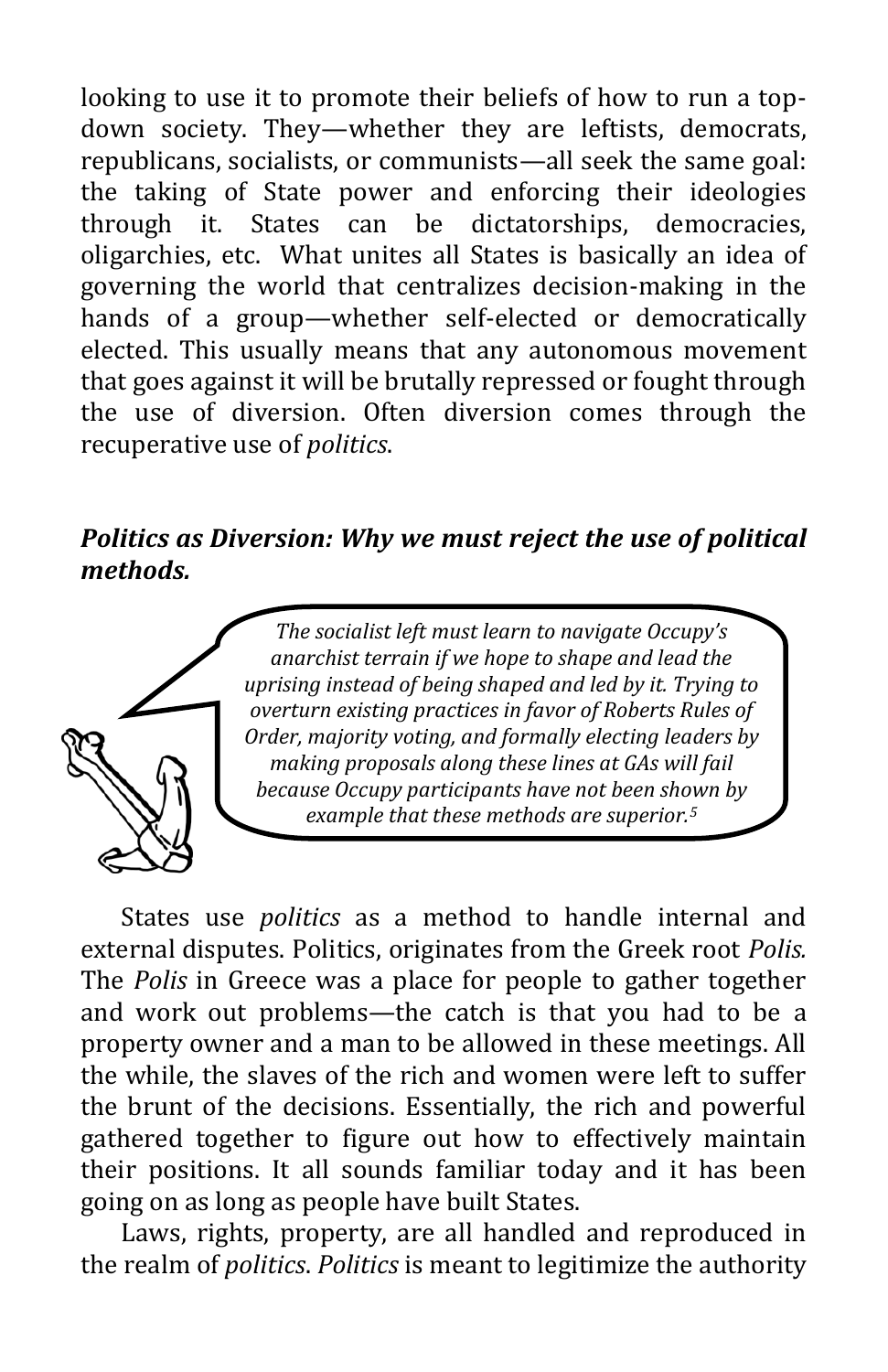of the State. The *polis* is a language of how to manage things and do things through the State, and to refuse to speak it leaves you open to portrayal as a barbarian or a crazy person.

When the media or the politicians complain about how the occupy movement lacks clear formal demands that could be submitted to the State, they are expressing the desire to use political methods of change. They want to hear demands expressed to the State, because demands are easy to digest and only appeal to the lowest common denominator; plus they give the semblance of a unified group that can be talked to. They cannot understand any movement or group that does not recognize their ways of organizing, especially movements or groups that have no interest in promoting uniformity. *They can't believe that there would be those who care nothing for speaking the language of the State.*

Political maneuvering requires people to act and speak in a very rigid way if they want to have an effect. When we play the game of politics, we essentially play a game of appearing legitimate to an authority or a constituency. These authorities or constituencies could come in the form of the politician, the Worker, the "normal and good People," the media, etc. The problem with appealing to these groups is that they are not real or homogenous. They are in reality often just easy talking points used to shut people down. "The good and normal people are not in support of the movement because it's...." "The workers don't like it when…"

When someone or a group claims to speak for how the workers or "normal" people feel, they are engaging in something dangerous: the reduction and pigeonholing of people. For every "normal" person they claim is offended by something, you could just as easily find another "normal" person who isn't. For every worker who is offended by graffiti that was a result of a protest, one could just as easily find a worker who writes graffiti. This may seem like splitting hairs, but it's important if there is any intention of making our struggle more fluid and accepting. If we do not recognize this, we are ignoring and silencing so many voices.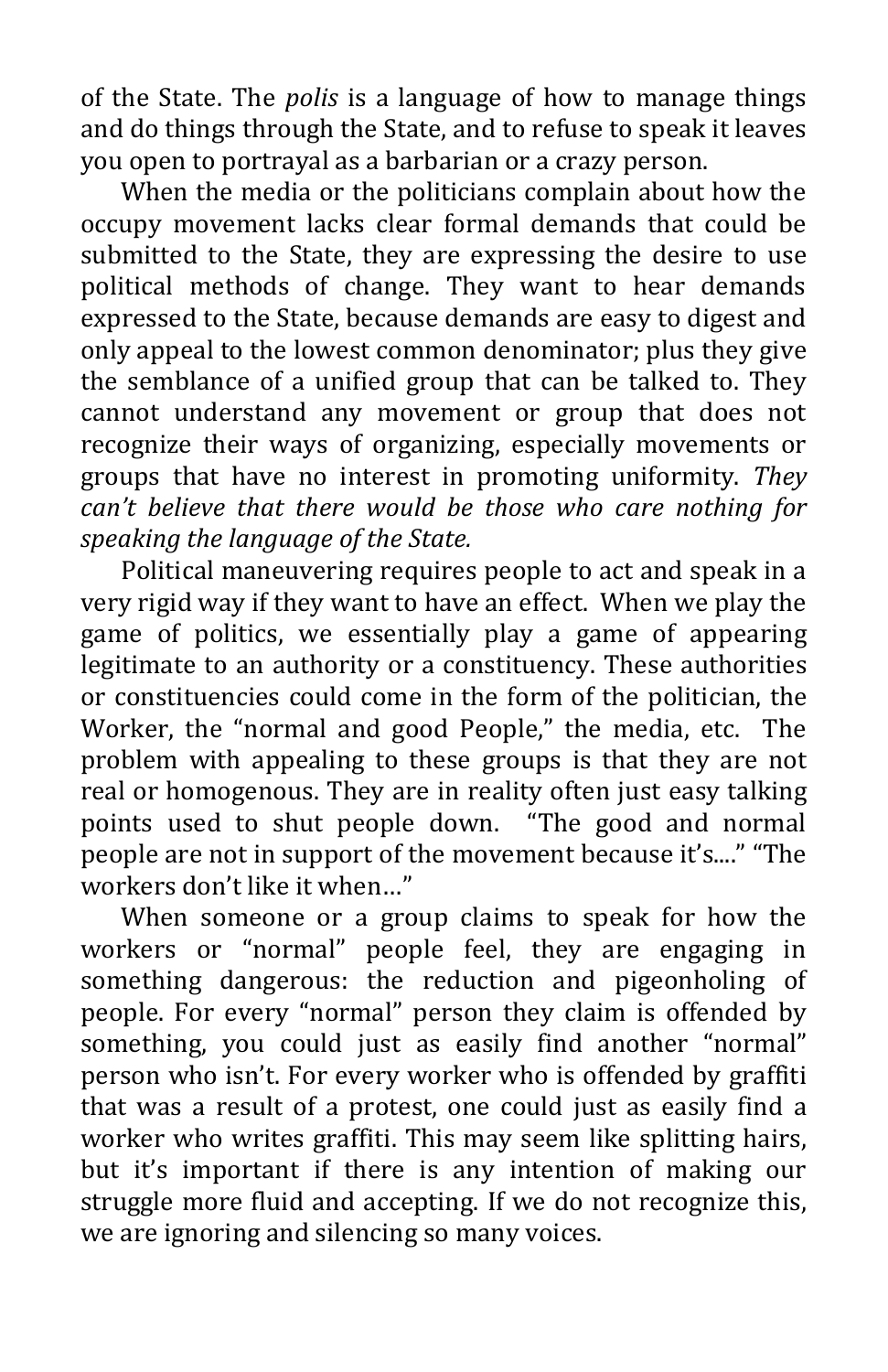The result of using political methods is the cutting of corners. It often means disavowing people or watering down those who do not speak the proper language. Instead of fluidity, a movement can become wrapped up in the internal bullshit of how to appear legitimate to a target constituency. Instead of recognizing that life is complicated and full of many different people with different feelings, life is reduced to a shallow game of how to speak and act correctly.

When we begin to see the bullshit legitimacy of appealing to the State and political systems, a bit of room opens up for us to engage in tactics that would normally be out of the question. For instance, instead of asking for things that we are excluded from (happiness, wealth, housing, public space, etc) by the State and Capitalism, we can take them and hold them on our own terms. Instead of begging those who have power to represent us, we can ignore them and do our own thing.

This all opens up room for experimentation, instead of the usual rigidity of speaking correctly or doing the right thing to look good in the eyes of the "People," the media, etc. With this we can find others and build strength. We can come to define ourselves as we please without the use of rhetoric (normality, worker, etc).

# *The State is an Alienated Form of Power*



*One of the most important elements that makes Occupy an uprising and not merely a mass movement is its alleged leaderlessness. Of course as Marxists we know that every struggle requires leadership in some form, and Occupy is no exception.6*

The problem of the State is that it supposes that we cannot govern ourselves, that we need representatives and laws to tell us how to best run our lives. Instead of groups of people learning to live together and solve their own problems, there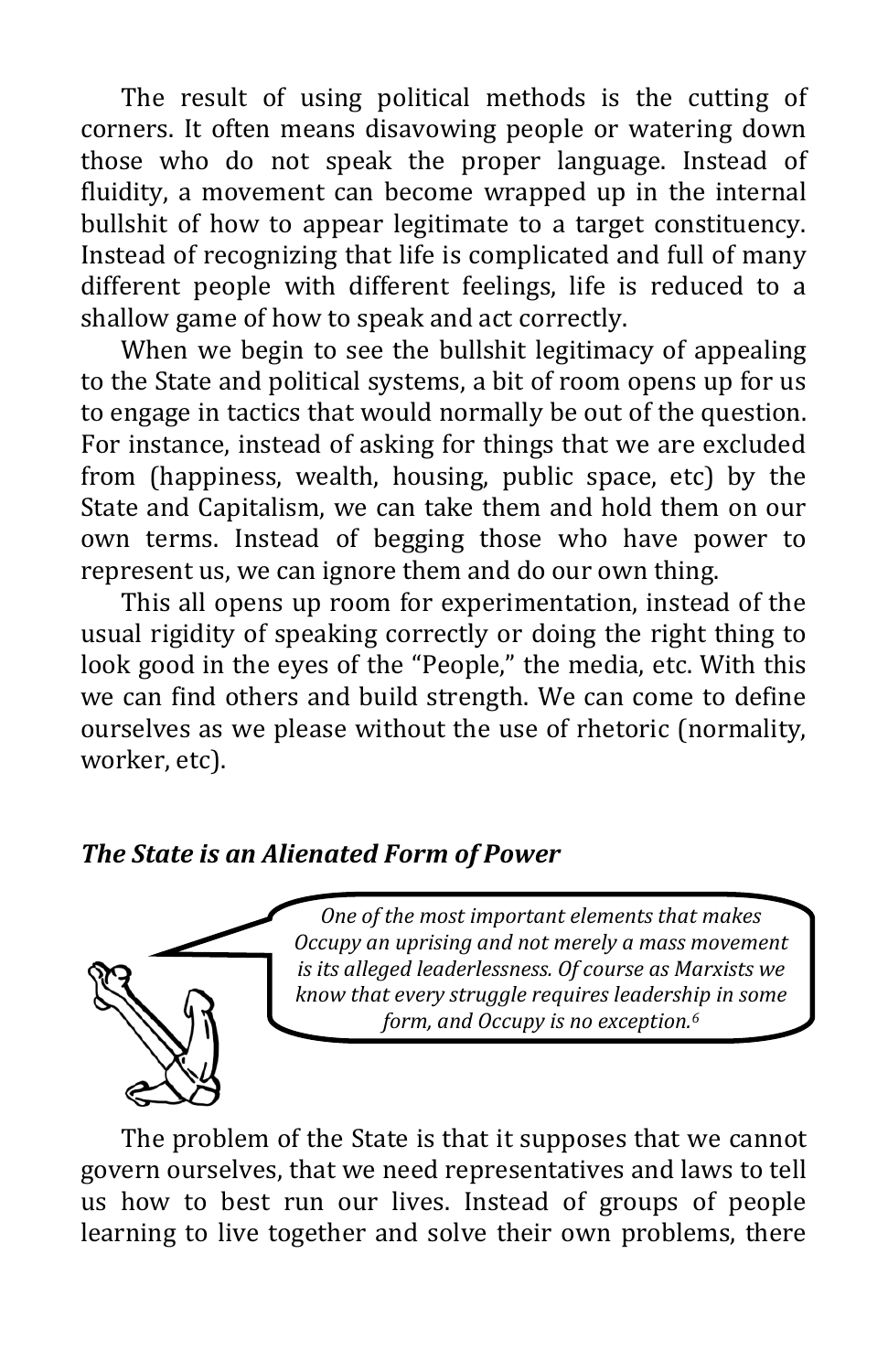are representatives (cops, politicians, bosses, etc) who seek do it for us; and they really do a horrible job!

*And how could they not do a horrible job?* It's impossible for any political or economic representative to ever represent all of our desires, even if they have the best intentions. This is why there are constant social and economic struggles. *Whether it's your boss, your local politician, or your president, it's impossible to successfully govern the complex labyrinth of human relations***.** This is what the State tries to do: reduce our lives to going through its hoops. Because of this, there are constant problems. Some in the system have realized this, embrace it, and just exploit their power; others naively still try to use the system to change things (see the "Unintentional Recuperation" section). Those that good-heartedly try to use the State or capitalism only end up taking us further from true freedom (think of the Hope and Change of the 2008 Obama campaign). And there lies the inherent problem with the State: it is something that takes our power to freely change the world around us and makes it alien to us by crystalizing it into the State, where all decision making must go through it to be legitimate.

What is frustrating about this is that the desire to speak so that the State understands ignores the very fact that the language and function of the State is oppressive. Instead of abolishing the very structures that cause oppression, people bicker over power and how to use the State to fix things. The idea that someone or a party can ever represent everyone's interests is ridiculous and it's been shown to come with terrible results. The fact is that you cannot use the State, capitalist or socialist, to abolish inequality, because it is exactly what causes inequality.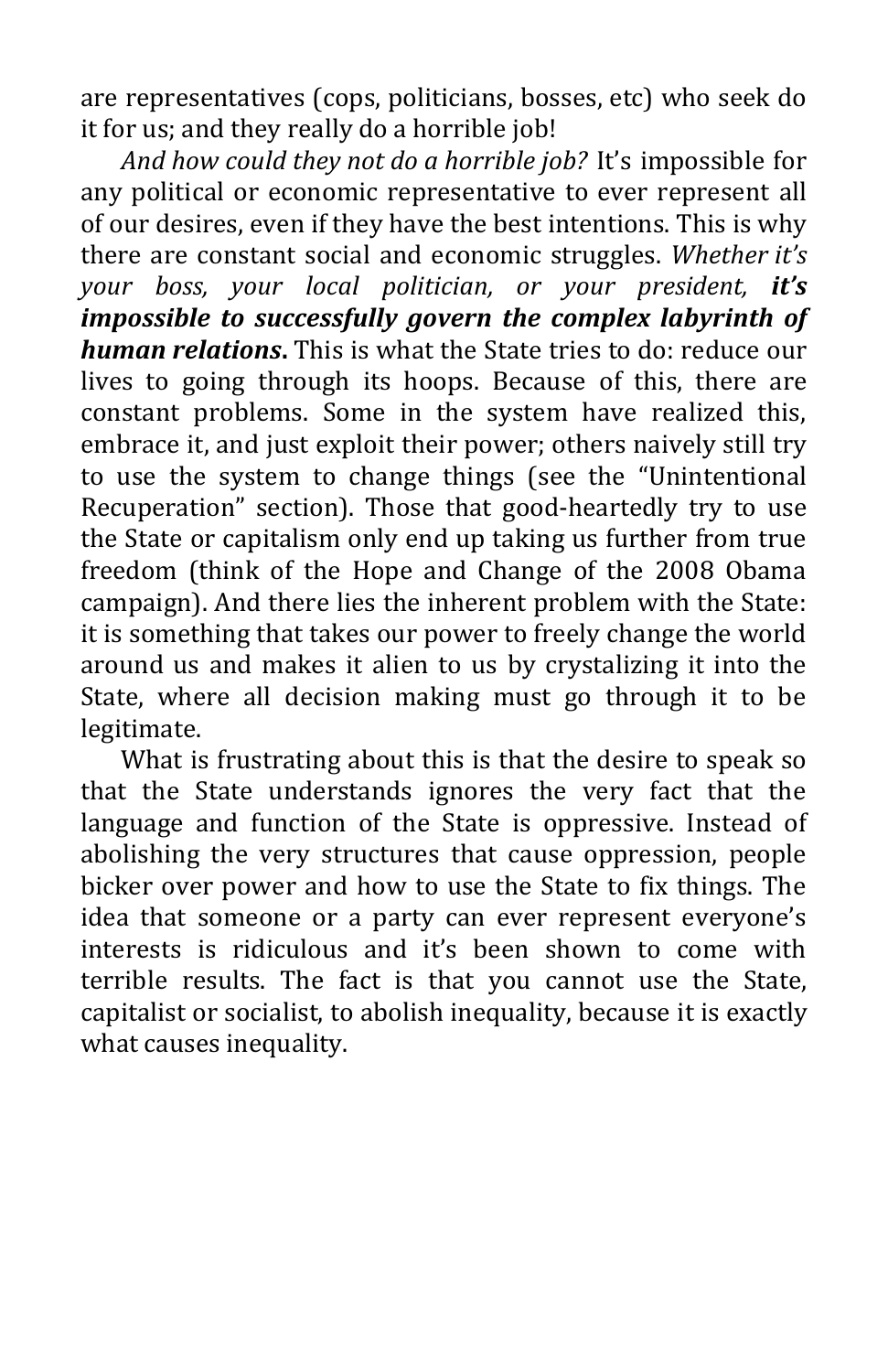

*In practice, the socialist left follows Occupy's lead rather than Occupy follow the socialist left's lead. As a result, we struggle to keep pace with Occupy's rapid evolution.7*

The occupation movement that has sprung up has caught the eye of pretty much every political party, union bureaucrat or organization with liberal or leftist leanings as an opportunity for a power grab. They are intrigued. For years the Left in this country has been pretty weak and for many leftists, the occupation movement is a good way to gain more influence and power. Unfortunately for them, pretty much all Leftist methods of organization don't quite jive with the occupy movements' because the occupy movement, unlike left-liberal organizations, doesn't necessarily aspire to take political power or build social and economic hierarchies to fulfill its ideas.

So Leftist and liberal political groups are scheming of ways to use the energy of occupy. The Democratic Party and the Service Employees International Union are trying to figure out ways to get #occupy people to vote for Obama, even taking on some of the 99% vs. 1% rhetoric. Socialists and Communists are trying to figure out how to become spokespeople or leaders of the occupy movement (as they did so well during the 2003-4 anti-war movement) and scheming of ways to get people to join their parties. But they are all having a hard time taming the beast, because the occupation movement thus far has no real formal platform. It is a movement that is more tied to the struggle of people's daily lives and not to voting in the next politician or Socialist party member, who will only barely help us, if at all. For the most part, it seems to be apprehensive towards promoting any political party or any method of organization that involves centralized control or majority rule.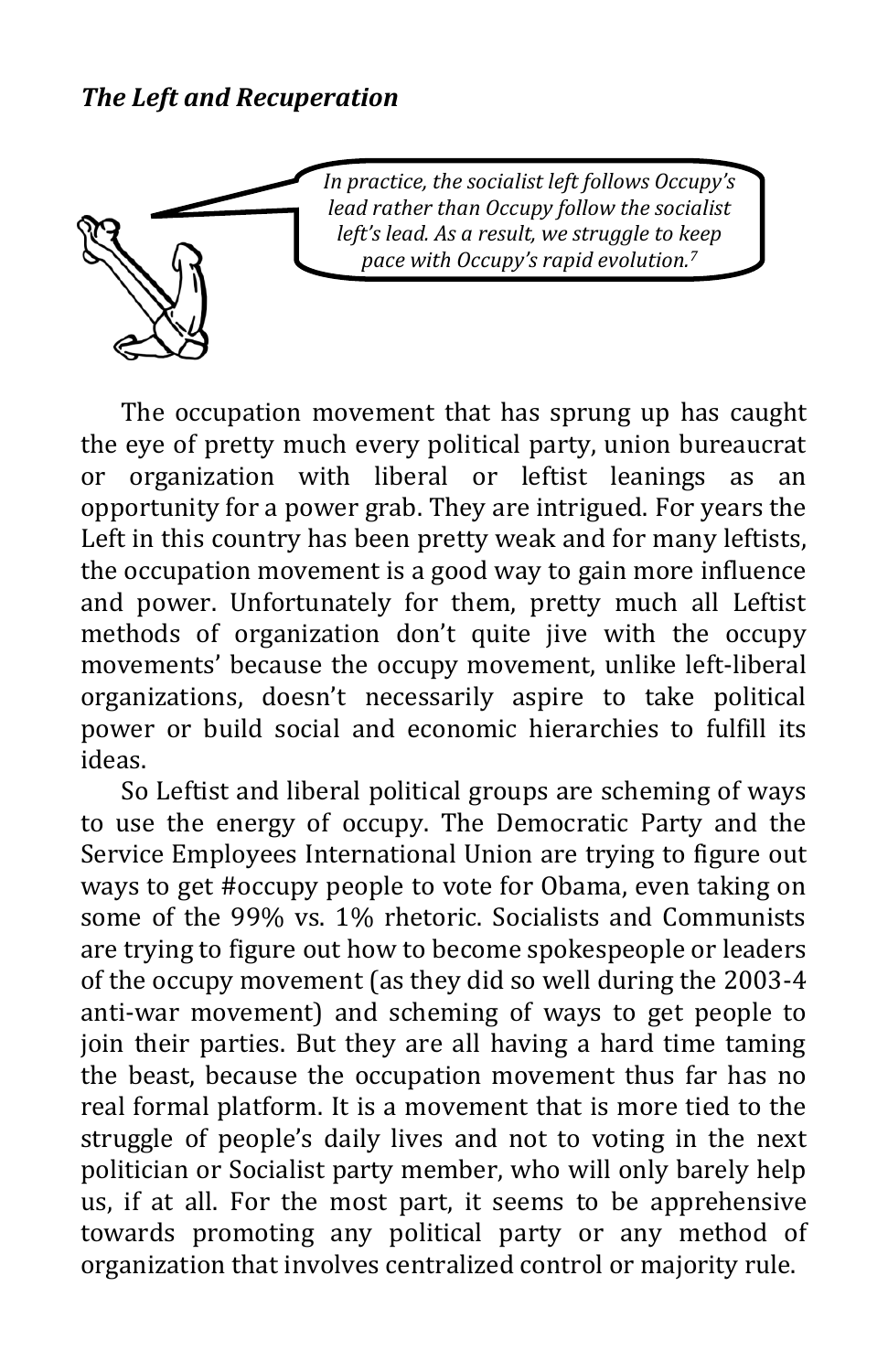These groups consider a lack of centralized control and majority rule a hindrance to change, but really, in our opinion, this is strength. Centralized control and a system of majority rule are things that must be avoided at all costs. They are the killers of spontaneity and diversity. This does not mean we must reach consensus on everything. Just like democracy, consensus can create an elite. So often, consensus becomes strictly about making policy instead of just a method to keep fluidity. The point is to meet each other and figure out what we want, not to let others dictate how we should fight.<sup>‡</sup>

This does not mean that the occupy movement is a pure movement, full of real, sincere people. There is danger in claiming homogeny and this is exactly what the Left and any Statist group aspires to: uniformity of struggle. So far, the occupy movement has tried to avoid this and has been successful in many places.

# *One More Time: Unintentional Recuperation*

*If we are already doing it – taking, occupying, acting, organizing, building – why go backwards and then return to the past – democracy, rights, etc. – why then make demands of the very people this movement has made irrelevant? 8*

 $\overline{a}$ 

Recuperation can come out in very sinister ways as shown above, but also it can come about *unintentionally*. This means that our struggle can become weak by us unknowingly playing

<sup>‡</sup> "When the consensus process is focused on participation and discussion, then, it is extremely effective at being inclusive. No one can be prevented from speaking. But the "unanimous" decisions within consensus are fetishized as if they provided a complete social order, when in reality they provide only a few punctuated moments in a complex cooperative activity. The small part of our sociality that is actually formalized stands in for our sociality as a whole." - *Slingshot* #108 (Berkeley, CA), January 2012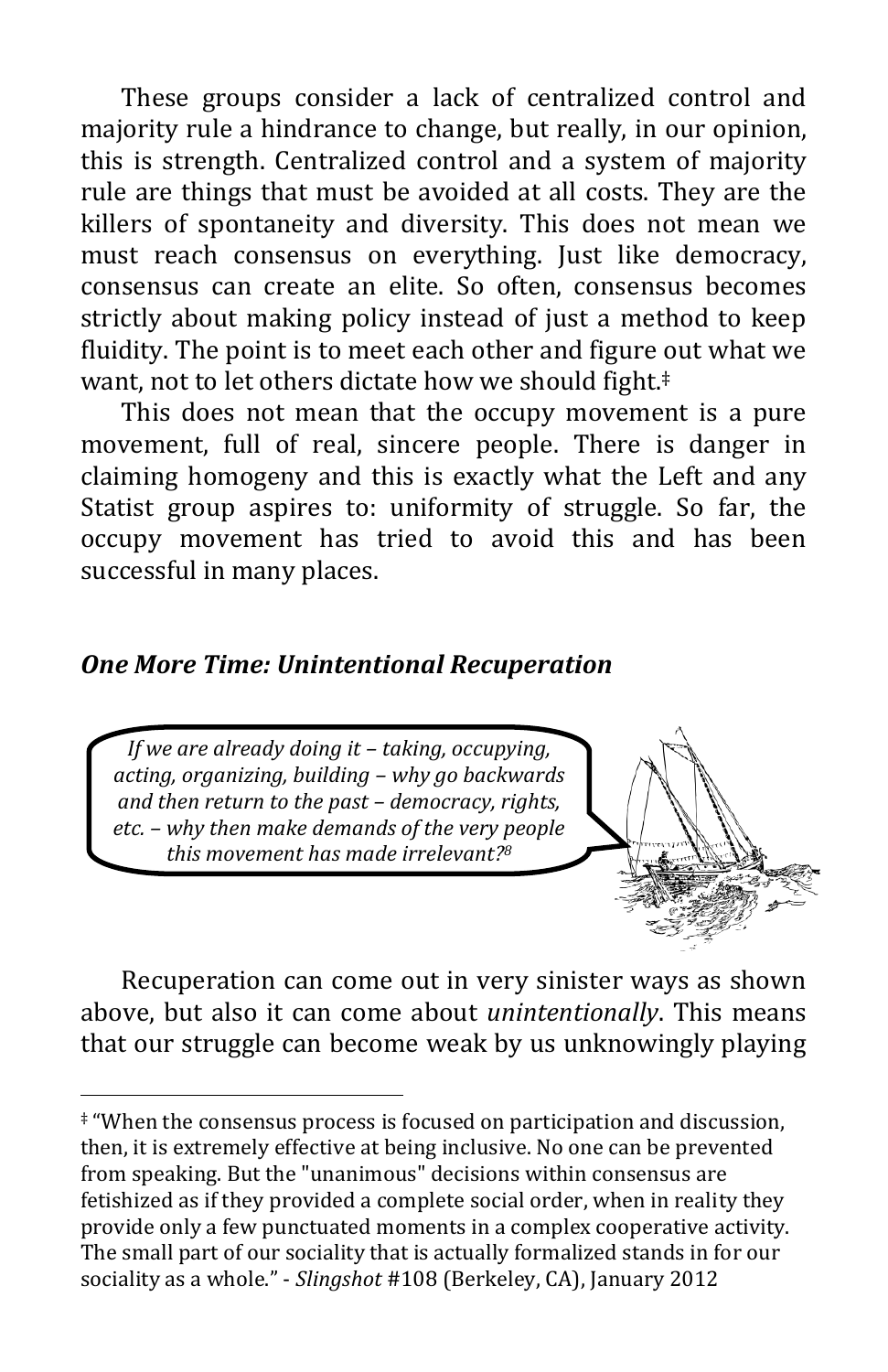into the very things that oppress us or hold us back from what we want. Any struggle against the status quo has to question all notions and systems that are considered sacred in order to change anything.

An example of this is when many at the OccupySTL camp unconditionally accepted the police, and in particular Lt. Dan Zarrick, as a friend. Lt. Dan Zarrick was a common sight at the occupation and he was on friendly terms with many people. He was the supposed "good" cop that we could all look to if we needed help. *And in the worst of ways, he was the ideal cop.* He never got too mad or too nice. He followed the law, which like anyone knows, are the laws of the rich and powerful. He would make vague association to being a part of the "99%." He gained a lot of trust, often to the point of people letting him in on discussions and planning meetings. Unlike many cops, he was level headed and this made many people comfortable to tell him and other police the ins and outs of the occupation, and even tattle-tale from time to time about others in the occupation.

In some people's minds, to criticize Lt. Dan Zarrick (or anything police related) was akin to criticizing a very sacred character; and you would be shunned by many if you did. You might be thought of as irrational, or just called an anarchist hothead or a violent person (often at the same time). It's a bit of a waste of time to wonder if he really was a nice guy who really liked us or if he was a sinister guy who just wanted to get intel on the dynamics of the occupation. But his personal feelings don't matter when it comes down to it. His role as a police agent will never bring us towards freedom.

And, lo and behold, on the night of the eviction, blessed Lt. Dan Zarrick was the one *serving the eviction* on his megaphone (only to be drowned out by an air-horn and screams). His knowledge of the dynamics of the occupation allowed for a smooth eviction. It should be clear that no matter how nice this Lt. Dan Zarrick was, he was the one evicting us, even if he wasn't the one actually arresting those who chose to stay. During the whole surreal chain of events, a woman said: "At least, Lt. Dan didn't touch anyone! Unlike all the cops who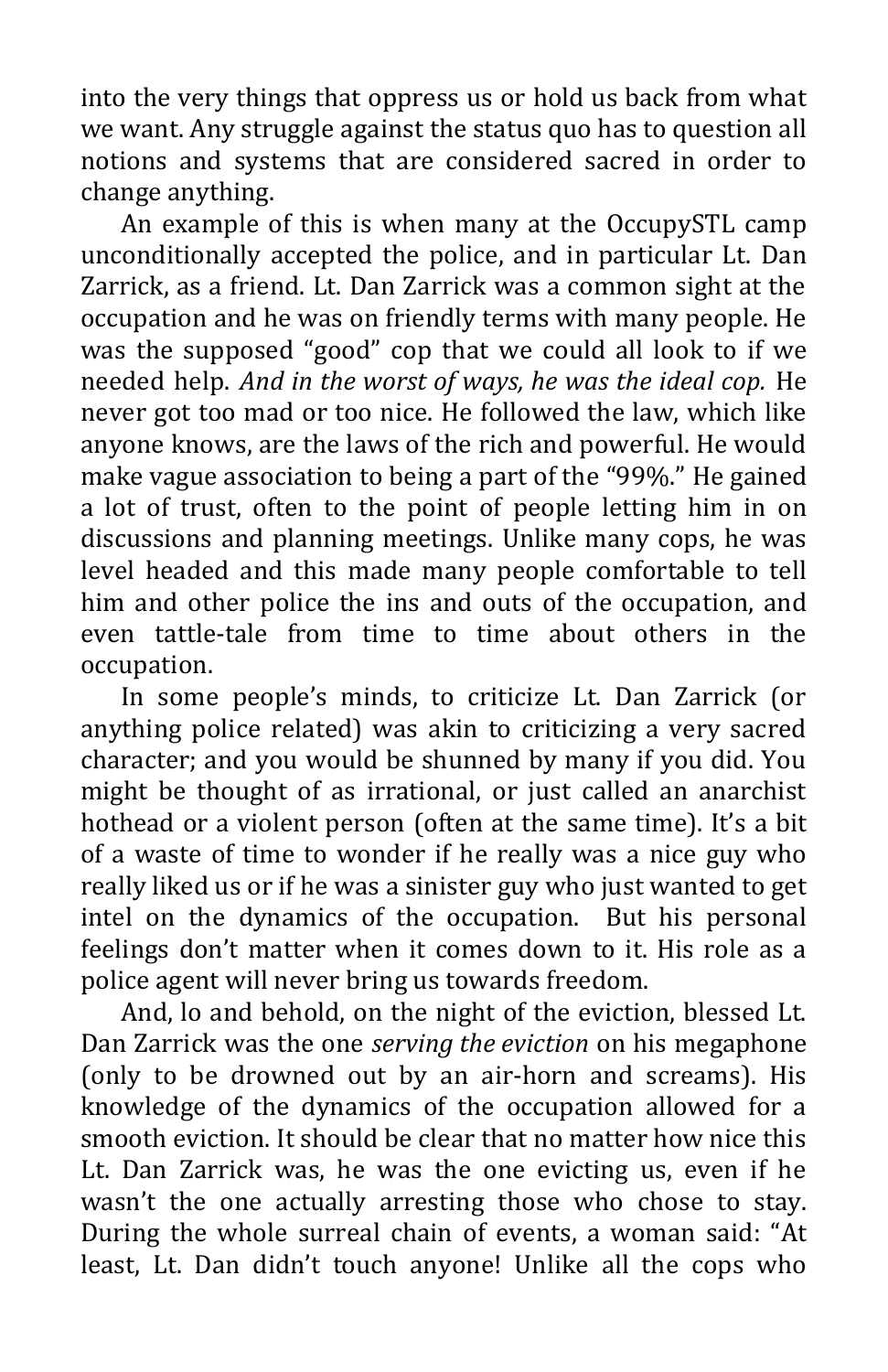arrested everyone!" Even the fact that this trusted pig was kicking us out (and even worse, he wasn't even physically forcing us out!) of a camp that was a home to many and a wonderful empowering experience to many more was not enough to warrant an ounce of criticism for blessed Lt. Dan. *It all reads like a slap in the face.§*

Another example of unintentional recuperation could be one of wanting to play into the game of *politics* by trying to make politicians or mainstream media listen to the problems of our daily lives. The idea is that if we get a progressive politician to listen or present ourselves to the media, things will change. This could mean looking at people like Ron Paul or Barack Obama as solutions. This could mean getting people to register to vote. This could mean getting the media to portray us in a good light by dressing up and looking nice, so as to theoretically incite the "masses" to join us.

Though these examples come from very sincere places, they end up locking us into a system that isn't ours and has never really been. These positions and attitudes come from a real need to change the world, but they take our collective power away from us and move it into some else's court—thus they lose the initial sincerity and power. When people unconditionally accepted Lt. Dan into the ranks of the occupy movement, we lost our power and even worse, our camp. When we vote for a politician, we give our voice to a politician. When we dress up pretty and look civil just so the media won't make us look crazy, we are giving up our real voice. When we sublimate our struggles to a party outside of us, our struggles lose all the real power they could have. We need to be creative and critical if we wish to destroy the structures and roles that keep us in this nightmare of a world.

 $\overline{a}$ 

<sup>§</sup> Once the shock wears off, you can see there is something *really profound* about a movement that challenges the system but loves its foot soldiers – it's the stuff mutinies are made of (note the Golden Age of Piracy, Russia 1905 & 1917, Mexico 1910-1925, Vietnam/U.S. 1966-71, Portugal 1974, Tunisia/Egypt 2011… but the initiative probably has to come from the mutineers (not those they repress) – a move to disarm, desert, etc. - not just be nice.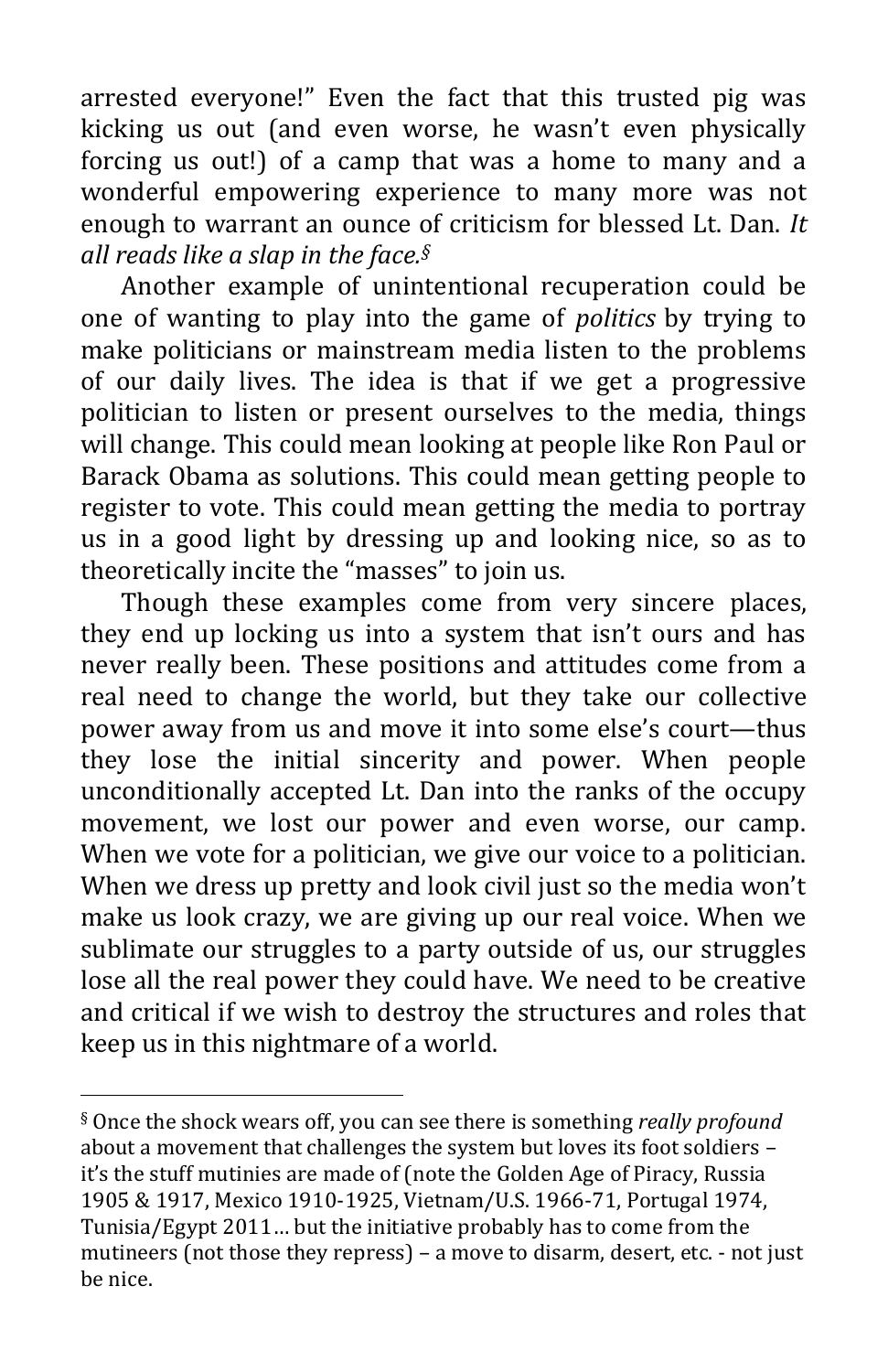It's sad to think of how much time and energy (and money) is spent on political campaigns or developing relations with police, only to inevitably see them whither away before our eyes. But it's really exciting to imagine how all that energy could be used to create beauty that is completely autonomous from those things. Instead of relying on the police, we can realize the true causes of "crime" or violence and come together. Instead of throwing our voices to the wind in political campaigns, we can use them to think for ourselves. Instead of relying on the media to portray us, we can portray ourselves as we please. **We can finally figure out who "we" are.** *It won't be easy.*

The power of autonomous movements, like the occupy movement, is that they require us to come together to figure out things for ourselves. They require us to meet face-to-face to see for ourselves who we really are, not who a third party thinks we are. This is hard for media, politicians and the police who would rather we go through them. The power of the media in making a spectacle out of everything it touches blinds us from the very real connections we can make with others. It seems like so many are used to listening to the sound bite portrayals of the media and politicians, instead of getting out in the world and seeing for themselves. It's all the more sad that some think the media can ever give any movement coherence and feel the need to spend so much time appealing to them.

One of the inspiring things about the occupation down at Keiner Plaza was the wackiness of it. We had free reign to do whatever, to plan actions, to get ourselves in awkward conversations, to spout whatever ideology we wanted. It was a real, sort of bizarre, combination of people who may or may not agree, but at least we were trying to figure it out more on our own terms. For too long in the United States, there has been no wind in the sails of social or class struggle. The doldrums are behind us. We bear partial responsibility (as do the more ill-intentioned reactionary forces) for that heavy anchor at the bottom. Enjoy the breeze!? Anchors aweigh!? Cut and run!?

*It's up to us.*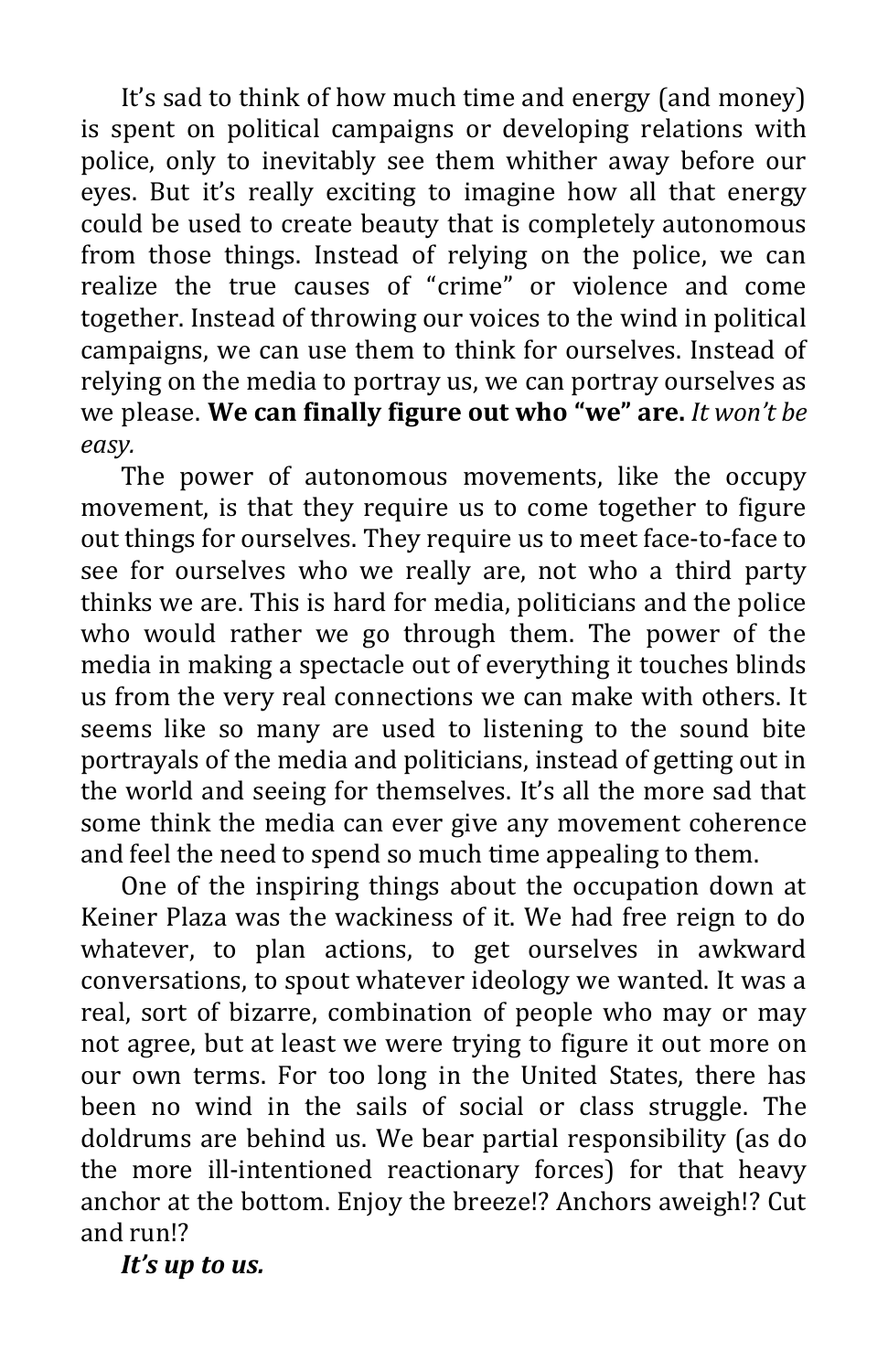

# **Anchor and sailboat quotes:**

- **1.** A common exclamation increasingly used as Occupy began to show signs of eating itself in the late Fall.
- **2.** From "Occupy and the tasks of socialists."
- **3.** Fredy Perlman in "Worker-Student Action Committees" (1969)
- **4.** From "Occupy and the tasks of socialists."
- **5.** From "Occupy and the tasks of socialists."
- **6.** From "Occupy and the tasks of socialists."
- **7.** From "Occupy and the tasks of socialists."
- **8.** A refreshing voice from Kiener